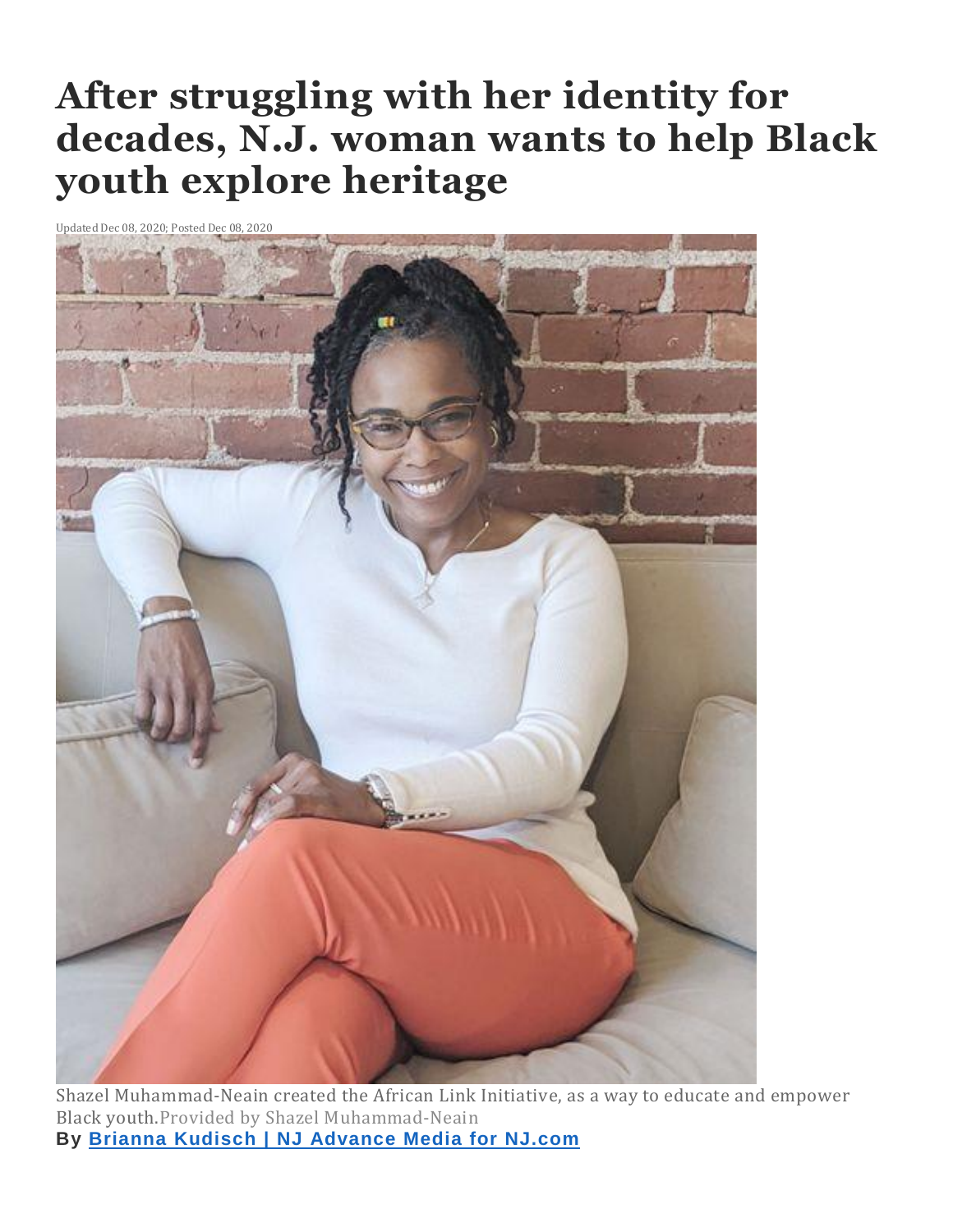When Shazel Muhammad-Neain was growing up, she experienced racism time and time again: classmates at school rejected her, her grandfather was attacked, a cross was burned in her front yard.

The childhood discrimination, and later on, racial discrimination in the corporate world, played a large role in Muhammad-Neain's adult life, as she grappled with her identity as a Black woman.

"I became African-American for the first time at age 47," she told NJ Advance Media. "(Identity) has been a struggle ever since I've been a little girl."

Appreciating her identity only happened after Muhammad-Neain learned more about her background several years ago — she spent more than a month in Ghana and Kenya, received her DNA results from her maternal line, and researched her ancestors.

And the knowledge she gleaned from her experiences inspired her to create a similar program for Black youth in Mercer County. The African Link [Initiative,](https://www.africanlink.org/) or ALI, is a three-part identity development program that culminates in a birthright trip to Ghana.

"Because if I could've reconciled my identity challenges as a kid, I think my life would've been different," Muhammad-Neain said. "And I think I would've been strengthened by that."

Designed to educate Black teenagers about their culture and provide curriculums for skill-building, ALI is a pilot program of Eunoia Global, a leadership training and coaching firm founded by Muhammad-Neain.

Launching virtually in January 2021, the first class of ALI will include a maximum of 20 high schoolers, although eighth-graders may be accepted in special circumstances, Muhammad-Neain said. Students must sign up to participate, and there is an initial parent meeting. Once enrolled, students will meet twice a week virtually.

The program includes three distinct parts: a DNA ancestry test, provided by African [Ancestry,](https://africanancestry.com/) skillbuilding activities, provided by [VitalSmarts,](https://www.vitalsmarts.com/) and a final teen summit dialogue and family reunion event.

The two-week Ghana trip will tentatively happen in July or August, pending the state of the [coronavirus](https://www.nj.com/coronavirus/) pandemic. Ghana is a more common country Black youth have ancestors from, in part because of its location on the coast where slaves were captured, Muhammad-Neain said. Muhammad-Neain is collaborating with the Boys & Girls Clubs of Mercer County for the students to participate in the program. Students in the organization are the program's "target youth," she said.

African Ancestry donated the DNA kits and Muhammad-Neain said she and her husband have paid for the curriculum and other program costs, with only the Ghana trip requiring additional funds.

She said the program is exploring fundraising options through grants, scholarships, and other donations. The trip is approximately \$6,000 per student, Muhammad-Neain said, which includes everything from meals to the airfare.

They recently received a faith-based grant from the state, but they do not expect the teenagers to pay for the trip, she added. "That's what stops a lot of these opportunities," she said.

Muhammad-Neain said she hopes the program helps instill cultural pride in the participating students. The program's structure is also based on academic research that shows improved outcomes from the curriculums they are using, she said, with increased graduation rates.